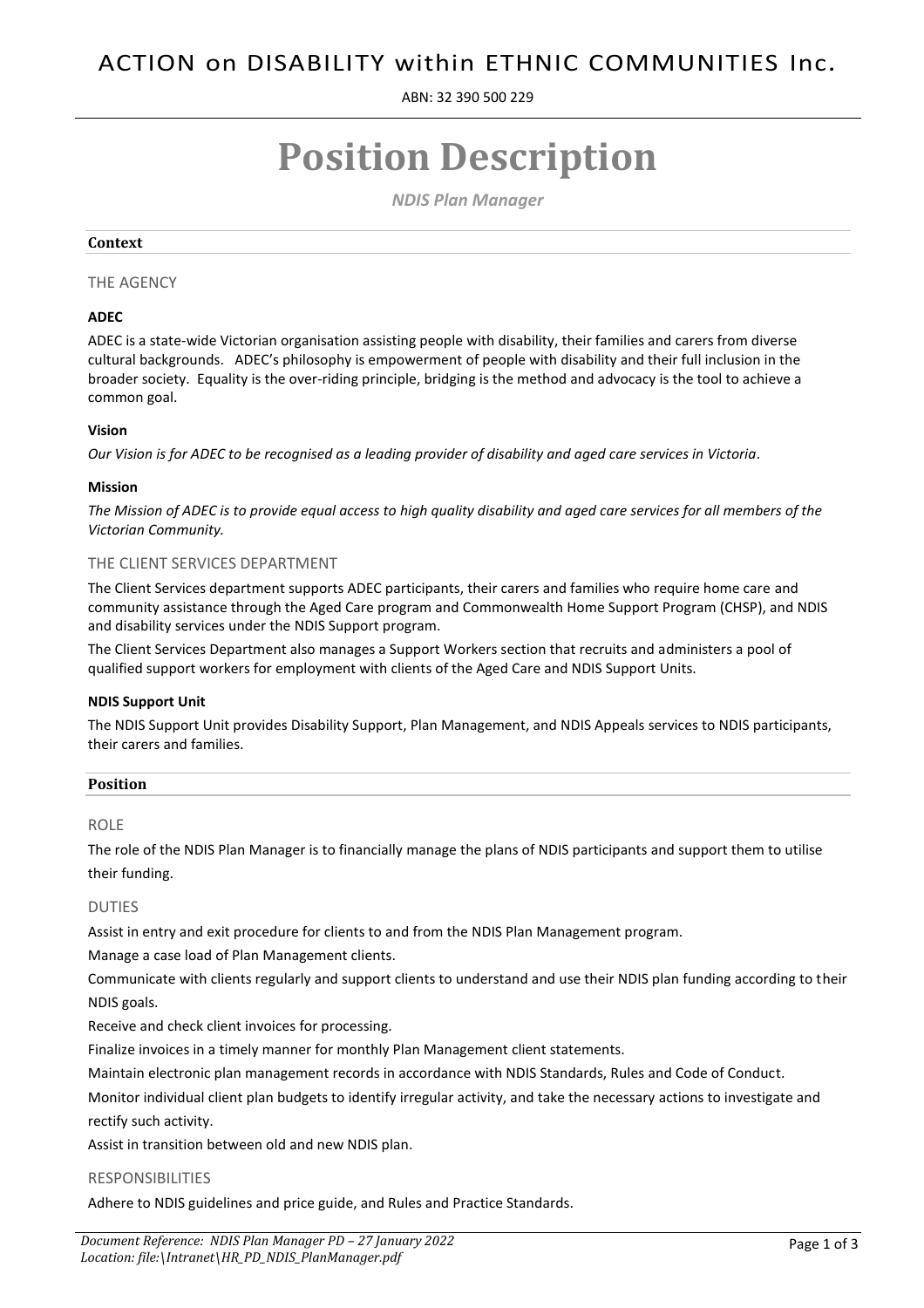#### PD - NDIS Plan Manager

Adhere to ADEC policies, systems and procedures.

Support capacity building in the areas of service agreements, plan implementation, MyPlace portal, funding usage, plan goals, and disability service consumer rights and freedom of choice.

Maintain effective working relationships with ADEC departments.

Maintain effective working relationships with relevant service providers and Government departments.

Support the NDIS Plan Management program to meet audit compliance.

Undertake tasks and projects as agreed with ADEC's Plan Management Supervisor or NDIS Support Unit Coordinator.

# KEY PERFORMANCE INDICATORS

The NDIS Plan Manager's performance will be measured against the following indicators:

- Submission of Plan Management claims on time.
- Accuracy of claims.
- Maintenance of working relationships with other agencies and external service providers.
- Maintenance of rapport with Plan Management clients.

# KEY SELECTION CRITERIA

#### **Essential**

High level computer skills.

High level time management and organisational skills.

Attention to detail.

Ability to work harmoniously and constructively in a multidisciplinary team.

Excellent level of oral communication and negotiation skill.

#### **Desirable**

Previous experience within the disability sector.

Experience in Accounting or Book Keeping.

Previous experience using an electronic client database.

Hold a valid and current licence to drive a motor vehicle, issued by the appropriate authority in the jurisdiction in which the holder will drive, and appropriate to the type of vehicle to be driven.

# **Employment Terms and Conditions**

# AWARD AND CLASSIFICATION

All ADEC employees are employed under the terms, conditions and entitlements of the Modern Award – Social, Community, Home Care and Disability Services Industry Award 2010 (the Award); and the National Employment Standards (NES).

The classification for this position is Level 3. The terms of employment for any new employee appointed to this position will be stated in a formal Employment Contract.

# ADEC EMPLOYMENT REQUIREMENTS

All ADEC employees:

- Are required to sign an Employment Contract.
- Are required to sign a Code of Conduct and a Statutory Declaration.
- Are required to declare any pre-existing medical conditions or injuries that might bear on their ability to perform their role.
- May be required to undergo a pre-employment medical check.
- Must be prepared to work in outlying ADEC sites as required by their program manager or coordinator.